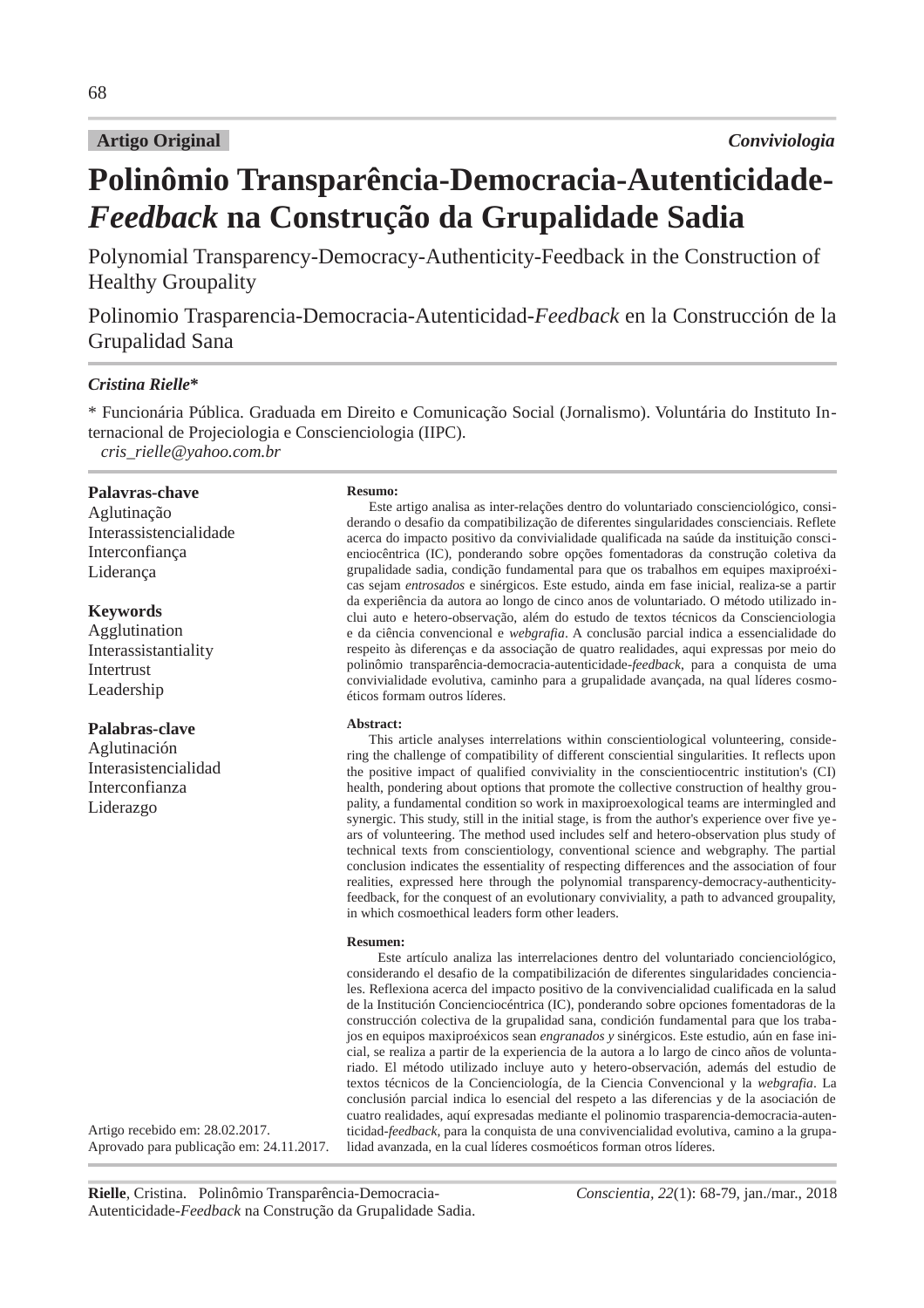## **INTRODUÇÃO**

Contexto. Os estudos e as pesquisas da autora, referentes ao tema "Grupalidade Sadia", iniciaram-se no primeiro semestre de 2016, a partir do ingresso no Colégio Invisível da Cosmoeticologia e da necessidade de superar autoconflitos advindos de omissões deficitárias e de apreciações precipitadas diante de situações consideradas anticosmoéticas pela autora, dentro do voluntariado conscienciológico.

Comprometimento. Este artigo, portanto, fruto de pesquisas iniciais, ainda não é o resultado teático, definitivo, de autossuperação dos desafios da convivialidade em grupo e está passível de revisões e reformulações. Contudo, é o início de um caminho e um comprometimento sincero, multidimensional, da autora, para envidar esforços rumo à compreensão dos bastidores complexos das inter-relações grupais, contribuindo, assim, para as reflexões dos leitores e leitoras sobre a pacificação e a convivialidade cosmoética dentro da grupalidade conscienciológica.

**Objetivos.** O presente artigo objetiva apresentar noções e caminhos para a conquista da convivialidade sadia, alicerçada na harmonia grupocármica, visando contribuir para o entendimento e a valorização da grupalidade cosmoética e interconfiante, cujos benefícios levam à superação das interprisões grupocármicas.

Metodologia. Este trabalho baseia-se no paradigma consciencial e fundamenta-se na experiência da autora ao longo de cinco anos de voluntariado conscienciológico. O método utilizado inclui auto e heteroobservação dentro do grupo, além do estudo de textos técnicos da Conscienciologia e dos aportes da ciência convencional, ligados à Psicologia, à inteligência emocional, à liderança, à comunicação interpessoal e aos recursos humanos. Pesquisou-se também fontes da webqrafia.

Estrutura. O artigo estrutura-se em 6 seções, dispostas na seguinte ordem: I. Grupalidade Cosmoética e Comunicação. II. O Polinômio da Grupalidade Sadia. III. Diplomacia nas Inter-relações Grupais. IV. Saber Ouvir. V. Grupalidade e Liderança. VI. Considerações finais.

#### I. GRUPALIDADE COSMOÉTICA E COMUNICAÇÃO

Soluções coletivas. A grupalidade cosmoética é uma conquista indispensável à realização da maxiproéxis com transparência, qualidade, soluções coletivas e clima participativo. Trata-se, portanto, de uma condicão traforista na qual vale a pena investir.

Fidedignidade. A interconfiança, base da segurança grupal, depende de um processo diário e contínuo de comunicação sincera e eficaz. Tal processo, gerado a partir da atuação da maioria dos integrantes do grupo e do empenho de lideranças cosmoéticas, aglutinadoras, que horizontalizam o poder – gestão participativa - tem como efeito positivo a convivialidade homeostática, baseada no respeito ao outro e na "inter-relação fidedigna". Interconfianca produz harmonia.

Trafarismo. O indiferentismo e os silêncios omissivos dos membros quanto aos problemas grupais, seja pelo medo do isolamento, ou, ainda, pela zona de conforto, contribuem para que os tracos-fardos (traf*ares*) do grupo se sobreponham aos traços-força (trafores) e a convivialidade se torne conflitiva, inautêntica, desmotivadora e desagregadora.

Arbitrariedade. Além disso, os interesses egocêntricos de poder, as lisonjas, a ausência de questionamento e a falta da vivência do binômio admiração-discordância favorecem muitas vezes as lideranças exclusivistas, reforçando comportamentos arbitrários e formação de panelas.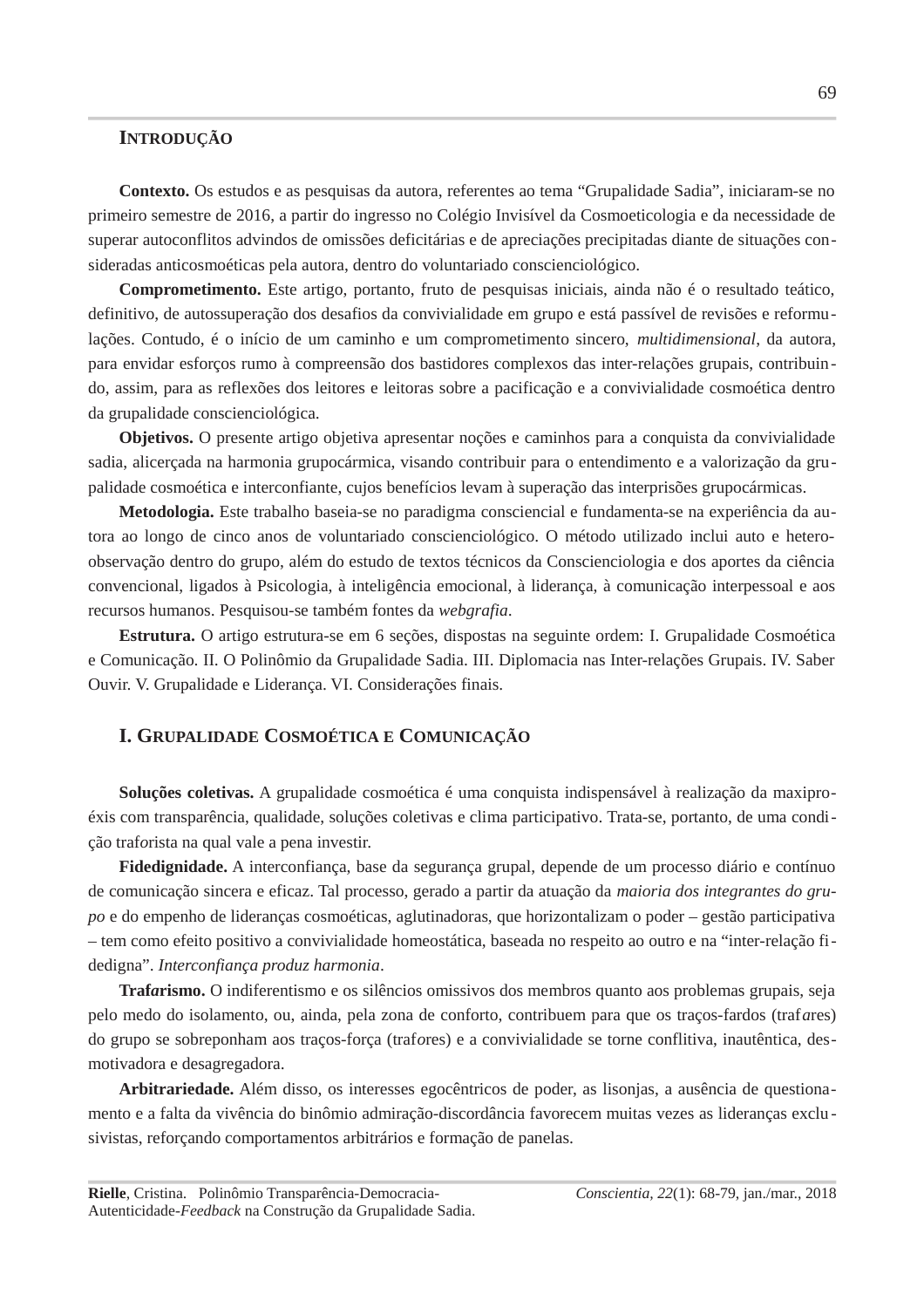Resultados. Assim, com o tempo, os resultados assistenciais ficam aquém das possibilidades do grupo e as insatisfações e mal-entendidos, favorecidos por uma comunicação sem transparência e que não é priorizada na construção e manutenção da grupalidade interconfiante, tornam-se campo fértil para a atuacão dos assediadores intra e extrafísicos.

Criticidade. Cabe destacar que o esforço de membros do grupo para superar o silêncio omissivo favorece o afloramento de *opiniões contrastantes* à unanimidade grupal, enriquecendo os debates e solidificando as decisões coletivas. Abre-se, assim, um caminho para a construção de ambientes democráticos de respeito interconsciencial.

Antiacumpliciamento. Quando os conflitos grupais são enfrentados e resolvidos, em vez de reprimidos, cria-se um holopensene propício à cooperação e à autenticidade. Por isso, o ortoposicionamento *aglutinador* e antiacumpliciador das conscins lúcidas pode ser assistencial ao grupo, pois além de encorajar a consideracão de novas ideias, abre espaco para mudanças.

Cosmoética. O enfrentamento dos conflitos intragrupais demanda coragem, vontade, persistência e gera, quando feito cosmoeticamente, aspectos positivos, a exemplo desses 7, dispostos em ordem lógica:

1. Desafio. Desafia o status quo.

2. Antídoto. Pode funcionar como antídoto para o pensamento de grupo.

3. Superação. Permite admitir problemas, antes ignorados ou subestimados, buscando superá-los.

4. Soluções. Aumenta a possibilidade de surgirem soluções inovadoras.

5. Revigoramento, Revigora as relações, criando interconfiança, quando o conflito é bem resolvido.

6. Desempenho. Favorece a integração, aprimorando o desempenho dentro do grupo.

7. Mudança. Pode mudar a cultura grupal.

Lisura. Portanto, a comunicação ampla e sem manipulações constitui uma das conquistas mais importantes para a formação de equipes homeostáticas. Um grupo que não se comunica bem, de maneira transparente, cede espaço para as crises de confiança, os conflitos e a desarmonia.

Polinômio. Assim, é necessário abrir mão do indiferentismo para *atuar* nas soluções rumo à construção de uma grupalidade hígida, tendo por meta a vivência diária do polinômio transparência-democracia-autenticidade-feedback, com o exercício indispensável de uma comunicação explícita e igualitária. Comunicar é desembaracar.

Feedback. Dentre as ações prioritárias que podem possibilitar a interconfiança grupal está a melhoria da capacidade de dar e receber feedback, cosmoeticamente, como instrumento de posicionamento, transparência convivencial e auto e heterodesassédio.

Reciclagens. Feedbacks cosmoéticos esclarecem, orientando as reciclagens imprescindíveis na qualificação de voluntários e de lideranças, numa via de mão dupla, melhorando a convivência e o trabalho grupal.

**Cultura.** Contudo, a criação da cultura do *feedback*, entre os membros de um grupo, demanda coragem e persistência de líderes aglutinadores, equânimes, abertos às auto e heterocríticas e despreocupados com a autoimagem artificial.

Intencionalidade. A qualificação da intenção é condição sine qua non para a eficácia dos feedbacks em grupo e a elaboração de um Código Grupal de Cosmoética (CGC) pode funcionar como um norteador das mudancas de comportamento.

Avanço. Eis, em ordem lógica, 8 realidades capazes de abrir caminho para a construção da cultura do feedback evolutivo intragrupal, levando em consideração a importância da conquista primária da interconfiança na convivialidade: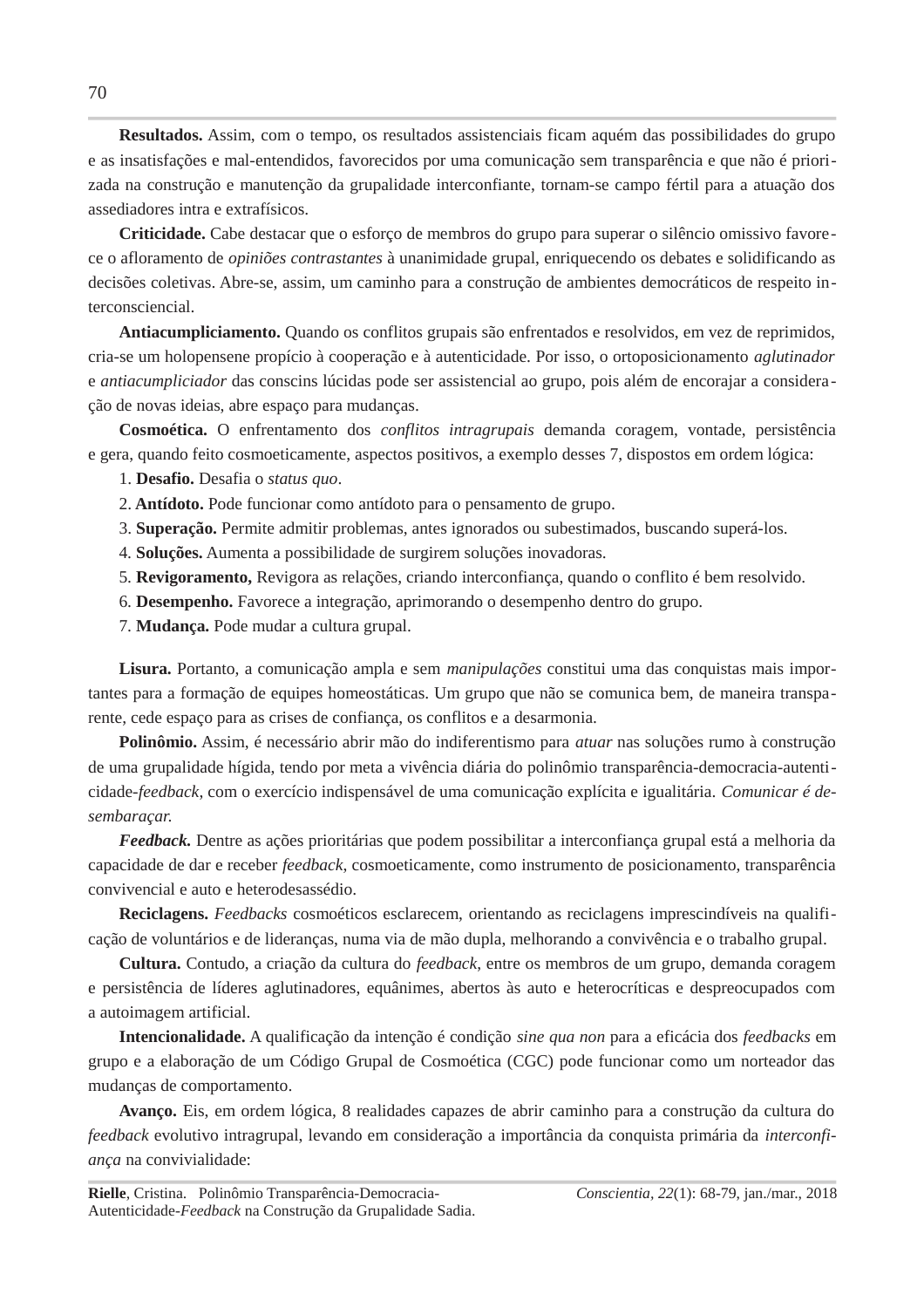1. Liderança transparente e aglutinadora, fomentadora de ambiente democrático.

2. Escuta acolhedora.

3. Encorajamento mútuo para expressar sentimentos incômodos, favorecendo a autenticidade convivial.

4. Investimento contínuo no entendimento do *feedback* e na conscientização coletiva da importância dele como ferramenta de aperfeicoamento e reciclagens.

5. Incentivo aos *feedbacks* positivos, reconhecendo os trafores, ao invés de menosprezá-los.

6. Desenvolvimento de empatia.

7. Evitação da agressividade, optando pela delicadeza no trato, contribuindo para a criação de atmosfera favorável a atos diplomáticos.

8. Opção pela autenticidade cosmoética, com intencionalidade sadia.

**Questionologia.** Assim, cabe perguntar: a comunicação para você, leitor ou leitora, tem importância na obtenção do comprometimento das pessoas e na saúde grupal? Quais investimentos você tem feito para conquistar a comunicação cosmoética, aglutinadora e eficaz?

# II. O POLINÔMIO DA GRUPALIDADE SADIA

**Definição.** O polinômio transparência-democracia-autenticidade-feedback é a conjunção de 4 realidades essenciais para a construção da grupalidade sadia, assentadas na gestão participativa, na comunicação genuína, na liberdade de expressão democrática, na interconfianca e no incentivo às autovivências traforistas dos integrantes do voluntariado conscienciológico, funcionando como receituário terapêutico para as panelinhas, os favorecimentos, as manipulações e os interesses egocêntricos de poder, em detrimento do bem-estar coletivo e da grupalidade avançada.

Sinonímia. 1. Polinômio da anticonflitividade grupal. 2. Polinômio da convivência cosmoética. 3. Polinômio das inter-relações desassediadas. 4. Polinômio da liderança agregadora.

Antonímia. 1. Polinômio da conflitividade grupal. 2. Polinômio da convivência anticosmoética. 3. Polinômio das inter-relações assediadas. 4. Polinômio da liderança desagregadora.

Ambiente coeso. A transparência é indispensável para a conquista da convivialidade interconfiante. Ela precisa ser incentivada, sendo uma das principais responsáveis pela criação de um ambiente grupal coeso, com maior comprometimento dos integrantes.

Pertencimento. A transparência contribui, ainda, para o sentimento de pertencimento a um grupo, dentro do qual todos têm acesso a diferentes informações, podendo, se for o caso, questionarem ou fazerem sugestões. Transparência gera engajamento.

Comunicação. É essencial, portanto, trazer os integrantes para dentro das realidades do grupo, por meio de uma comunicação eficiente e livre de seletividade de informações, pois quando esta ocorre, se abre espaço para a desconfiança e a perda de respeito por determinadas decisões tomadas sem qualquer nitidez. Transparência gera interconfiança.

Significados. Eis, em ordem alfabética, duas áreas da Conscienciologia capazes de elucidar a progressão sinonímica da transparência, para análise da força homeostática dessa condição na vivência coletiva:

1. Coloquiologia: à vista de todos; de portas abertas e janelas escancaradas; em português claro; não deixar margem para dúvida; rasgar os véus que encobrem; saltar logo aos olhos; transparente como a gaze.

2. Comunicologia: aberto; compreensível; explícito; inquestionável; linguagem franca; notório; público.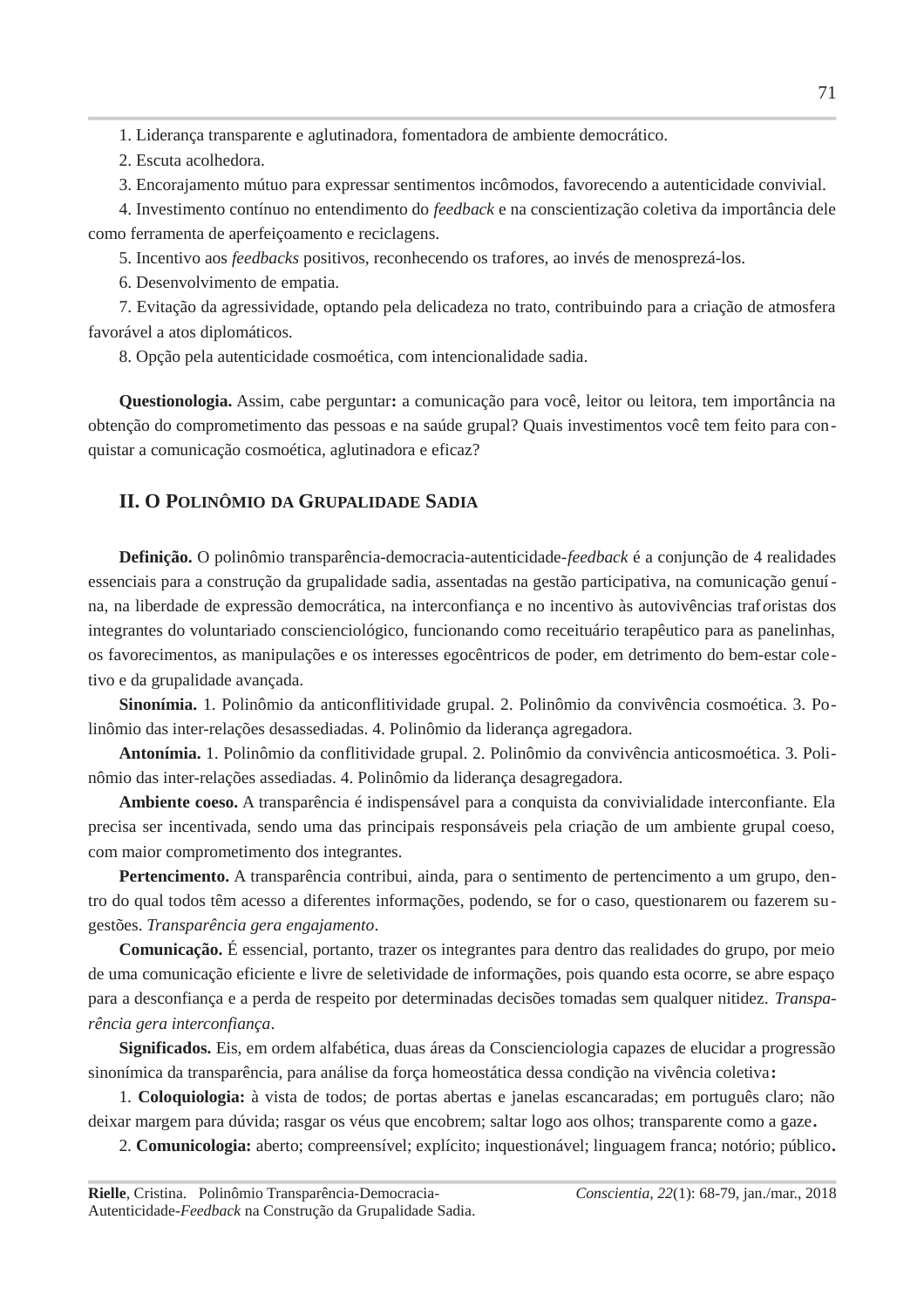Intransparência. Eis, em ordem alfabética, 5 consequências da falta de transparência na gestão grupal:

- 1. Avaliação da liderança como sendo autoritária.
- 2. Especulações e insatisfações.
- 3. Falta de entendimento de situações grupais.
- 4. Perda de respeito pelos líderes e por determinadas deliberações.
- 5. Sentimento de exclusão dos assuntos e das decisões, com decorrente diminuição do engajamento.

Surpresas. Portanto, tomar decisões relativas ao grupo ou efetuar mudanças sem informar com antecedência os integrantes, tratando a portas fechadas questões de interesse coletivo, apenas comunicando posteriormente o resultado, abre espaço para insatisfações, desconfianças e indiferentismo.

Bom relacionamento. Para que os resultados do trabalho em conjunto na proéxis grupal sejam entrosados, harmônicos e sinérgicos, o bom relacionamento entre os integrantes, além da confianca mútua, é fundamental.

Laboratório. O voluntariado conscienciológico é laboratório de convivialidade e oportunidade preciosa para se aparar arestas entre as consciências. A evolução é grupal (Lei da Interdependência).

Investimento. Dessa forma, é imprescindível haver, no voluntariado, priorização e investimento na formação de um ambiente aberto para debates entre os participantes, com transparência, respeito ao outro, liberdade de expressão democrática e para a vivência do binômio admiração-discordância. Em grupos carentes de juízo crítico, debates e liberdade para refutações, os interesses coletivos cosmoéticos são sobrepostos pela vontade de poucos.

Horizontalização. Numa gestão participativa, os níveis de responsabilidade do voluntário aumentam, pois a horizontalização do poder retira as estruturas hierárquicas e fomenta a participação igualitária dos membros do grupo.

Motivação. Além disso, o respeito e a valorização dos integrantes do grupo, dando-lhes as mesmas oportunidades de assumirem atividades para as quais têm perfil e trafores, motivam, intensificando as energias para a realização das tarefas. A apreciação sincera estimula todas as consciências.

Poder. Segundo Arakaki (2006, p. 359, grifo da autora):

Autoridade. No contexto da gestão participativa conscienciocêntrica, todos têm igual oportunidade de manifestação e expressão pública. Prevalece a autoridade moral, resultante dos feitos exemplaristas cosmoéticos, em detrimento da autoridade funcional. [...] **Poder.** A diluição do poder na gestão participativa é prescrição terapêutica para a "caciqueria", consciências líderes, eradas e habituadas multimilenarmente à prática de arbitrariedades e autoritarismos. O Paradireito legitima o poder da consciência exercido sobre a própria consciência [...].

**Enfrentamento.** Algumas práticas são prejudiciais à convivialidade evolutiva e, se não são enfrentadas com desassombro e Cosmoética, afetam o bem-estar coletivo e a realização sinérgica da maxiproéxis. Eis, em ordem lógica, 10 exemplos dessas práticas:

#### 01. Interesses egocêntricos de poder.

- 02. Corporativismo (formação de "panelas").
- 03. Falta de transparência.
- 04. Varrição dos problemas grupais para debaixo do tapete.
- 05. Desrespeito às limitações e valores pessoais alheios.
- 06. Seduções holochacrais anticosmoéticas (manipulações).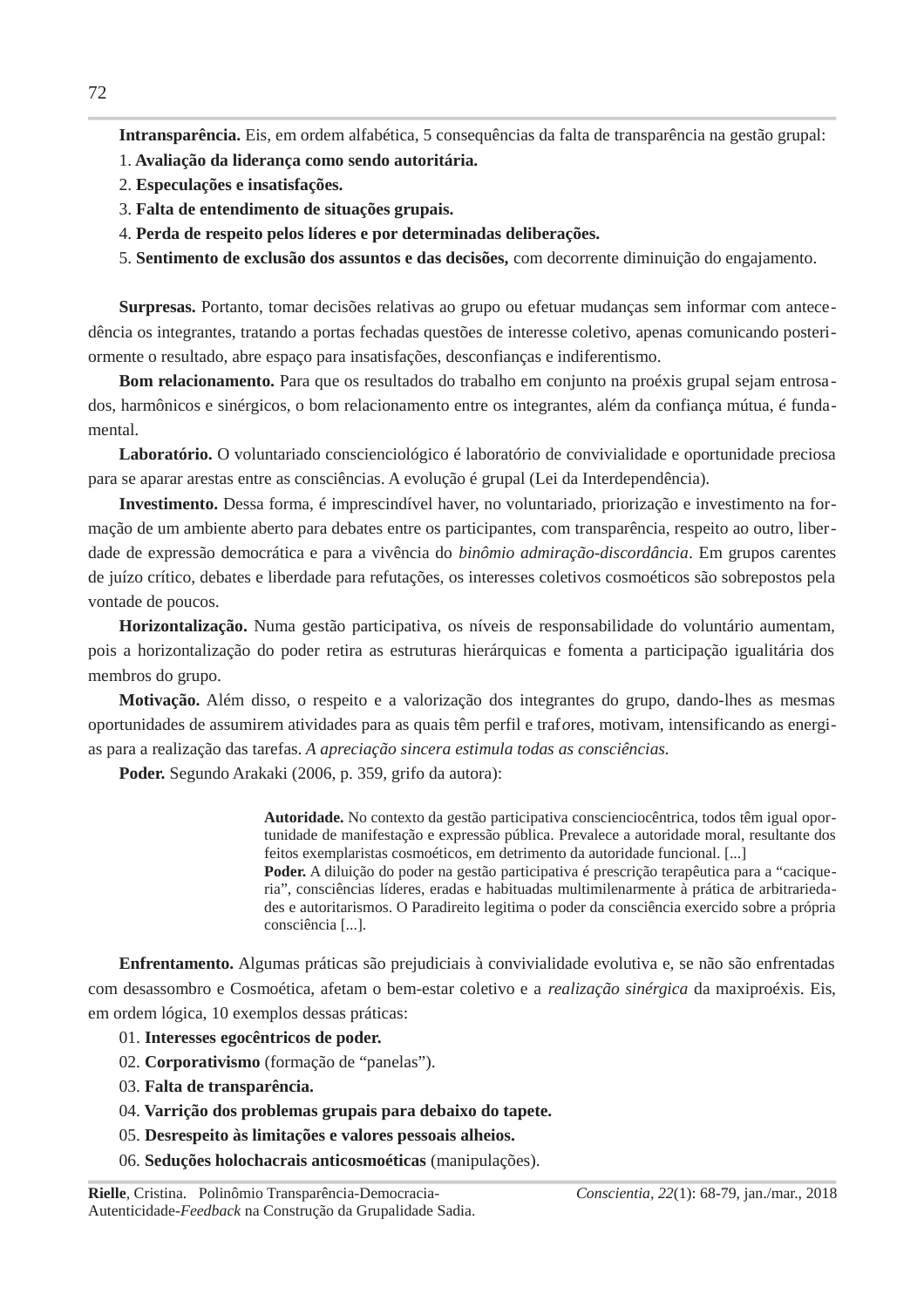07. Conivência com abusos de poder.

# 08. Uso da função para favorecimentos.

09. Excesso de tempo no poder, dificultando a superação de práticas desaglutinadoras e a inovação para lideranças compartilhadas.

# 10. Repressão às discordâncias e questionamentos.

Autodecisão aglutinadora. A aglutinação fraterna de consciências promove um ambiente isonômico, antiexclusivista, e pode ser realizada a partir da ação ponderada das conscins francamente interessadas na convivialidade integrada, capaz de promover a grupalidade sadia.

Harmonia. A autodecisão de aglutinar consciências, cosmoeticamente, harmonizando trafores em favor da sinergia maxiproéxica, denota atratividade qualificada da conscin lúcida.

Interassistenciologia. Sob a ótica da Conviviologia, eis, por exemplo, em ordem alfabética, oito condutas estimuladas pela autodecisão aglutinadora, capazes de aparar arestas e fomentar a construção progressiva da grupalidade coesa e interconfiante (Rielle, 2017, p. 12-13):

1. Antiacumpliciamento: a inconivência com atos anticosmoéticos, em coerência com os paradeveres intermissivos.

2. Atratividade: a qualificação do pensene refletindo na psicosfera pessoal acolhedora.

3. Descentralização: a horizontalização efetiva do poder pela divisão de funções entre colegas.

4. Encorajamento: o estímulo ao somatório de esforços e à convergência sinérgica dos talentos individuais, orquestrado pela liderança aglutinadora e traforista.

5. Esclarecimento: a comunicação livre, clara, precisa, autêntica e esclarecedora contribuindo para a interconfiança grupal.

6. Feedback evolutivo: o investimento coletivo na melhoria da capacidade de dar e receber feedback cosmoético, como instrumento de transparência convivencial e de auto e heterodesassédio.

7. Glasnost: a autodecisão consciente de abordar e evidenciar os atos anticosmoéticos, desaglutinadores e prejudiciais ao grupo.

8. Posicionamento: a coragem de autoposicionar-se, de maneira lúcida e discernida, no esclarecimento das consciências, contribuindo para o desenvolvimento da criticidade grupal.

Conflitos. Uma habilidade fundamental na convivialidade madura e no enfrentamento dos conflitos intragrupais é a diplomacia, abordada a seguir.

# III. DIPLOMACIA NAS INTER RELAÇÕES GRUPAIS

Definição. A diplomacia é a habilidade da conscin lúcida, homem ou mulher, para lidar com os conflitos intragrupais, a partir da polidez, da autoridade moral, da confiabilidade, do interesse genuíno pelo outro, da escuta atenta, da flexibilidade e da força presencial cosmoética, objetivando estabelecer um ambiente grupal pacifista, favorável ao diálogo, à harmonia e ao consenso.

Sinonímia. 1. Discrição; finura. 2. Delicadeza. 3. Equilíbrio; ponderação. 4. Gentileza. 5. Habilidade social. 6. Moderação; negociação da paz.

Antonímia. 1. Aspereza; incivilidade. 2. Desafabilidade; desatenção. 3. Falta de senso de oportunidade. 4. Imoderação. 5. Ímpeto; irritação. 6. Inflexibilidade. 7. Empáfia.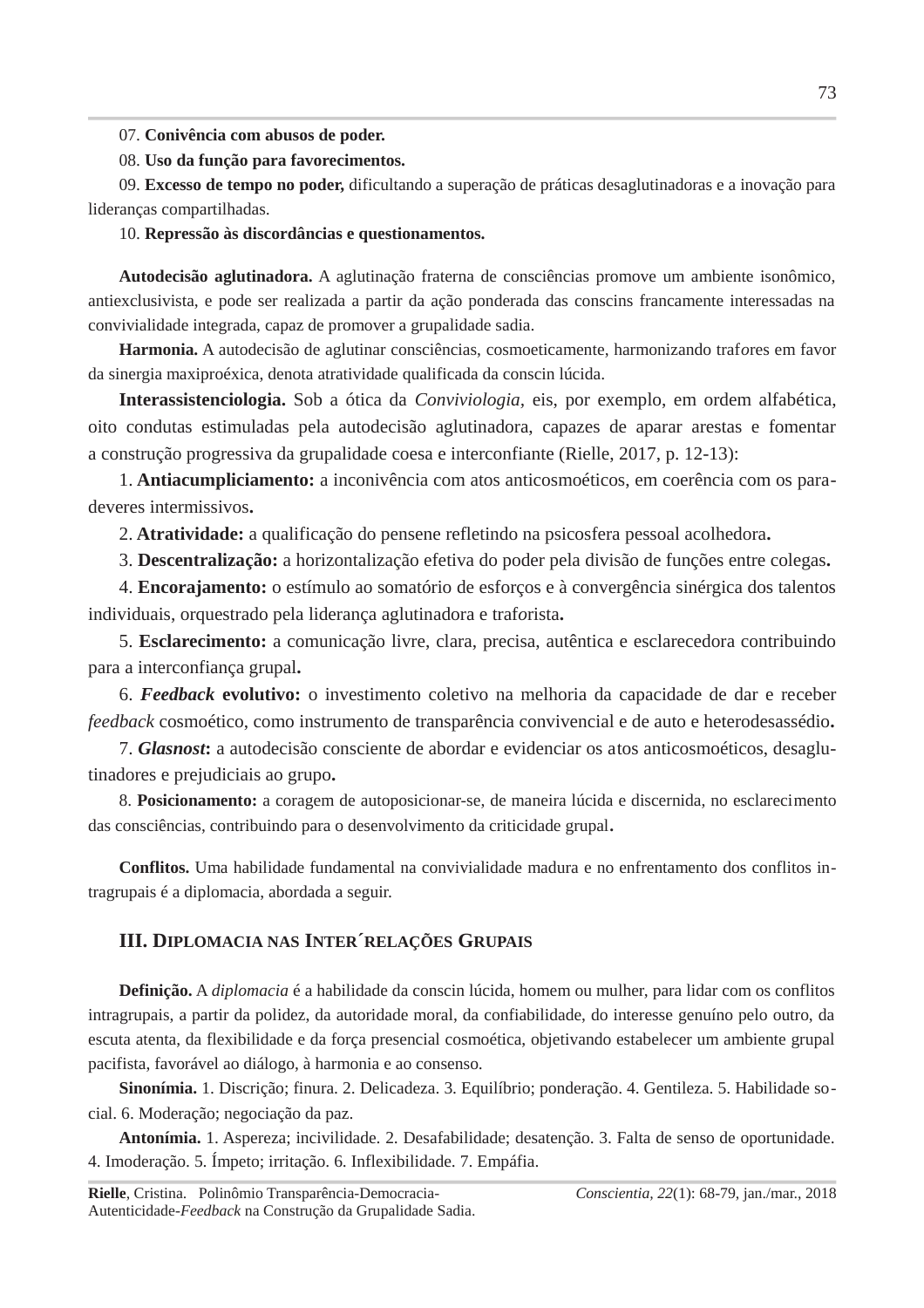Cotejo. Eis, em ordem lógica, tabela com 12 aspectos a considerar na análise detalhada das características da postura diplomática do voluntário, na função de líder ou não, em oposição à postura não diplomática:

| N. | Postura diplomática                                                                                                                                      | Postura não diplomática                                                                                                                           |
|----|----------------------------------------------------------------------------------------------------------------------------------------------------------|---------------------------------------------------------------------------------------------------------------------------------------------------|
| 01 | Escuta acolhedora, com abertismo e interesse em<br>compreender os pontos de vista diferentes (respei-<br>to às singularidades conscienciais).            | Escuta seletiva e com tendência a avaliar e convencer,<br>em vez compreender (negação da singularidade alheia).                                   |
| 02 | Liderança incentivadora da comunicação franca no<br>grupo, livre do receio de represálias (liderança<br>confiável).                                      | Liderança caracterizada pelo medo e desconfiança (arbi-<br>trariedades, autoritarismo) e pela comunicação não em-<br>pática.                      |
| 03 | Feedbacks construtivos, fundamentados na intenci-<br>onalidade qualificada e no interesse genuíno pelo<br>crescimento do outro (evolução compartilhada). | Feedbacks seletivos, heterocrítica com intenção de de-<br>sestabilizar o colega.                                                                  |
| 04 | Linguagem corporal neutra, contato visual durante<br>a interlocução, voz e porte pessoal conciliadores,<br>expressando acolhimento.                      | Incapacidade para lidar com as contrariedades, aparên-<br>cia intimidante, entonação de voz belicista empregada<br>na comunicação com os colegas. |
| 05 | Argumentações lógicas.                                                                                                                                   | Coerção, tentativa de convencimento, manipulação.                                                                                                 |
| 06 | Acessibilidade, receptibilidade, polidez, magnetis-<br>mo pessoal cosmoético.                                                                            | Inacessibilidade, descortesia, irritabilidade, megaloma-<br>nia, hostilidade.                                                                     |
| 07 | Apreciação honesta dos colegas valorizando os<br>trafores; bom humor, ponderação.                                                                        | Menosprezo pelos feitos alheios, foco nos trafares, im-<br>ponderação.                                                                            |
| 08 | Compartilhamento e disposição para ouvir opini-<br>ões, fortalecendo as inter-relações.                                                                  | Indiferença quanto às opiniões alheias, prejudicando<br>o envolvimento e a cooperação dos integrantes da equipe.                                  |
| 09 | Liderança mediadora preventiva do grupo.                                                                                                                 | Liderança conflitiva desarmonizadora do grupo.                                                                                                    |
| 10 | Habilidade para negociação (conversas diplomáti-<br>cas, argumentações cosmoéticas).                                                                     | Inabilidade negocial (imposição antifraterna, retaliação).                                                                                        |
| 11 | Exposição de pensenes causadores de reflexões sa-<br>dias e oportunas                                                                                    | Exposição de pensenes causadores de prejuízos afetivos<br>e mágoas.                                                                               |
| 12 | Eficiência interpessoal (inteligência social e emo-<br>cional).                                                                                          | Ineficiência relacional (incapacidade de agir em conjun-<br>to, horizontalmente; analfabetismo emocional).                                        |

Tabela 1. Cotejo Postura Diplomática / Postura não Diplomática

Elegância. Nas inter-relações grupais, a conscin que se expressa autenticamente, com respeito e diplomacia terá sempre mais sucesso para entusiasmar, obter engajamento e dar os feedbacks necessários, eficientemente. Ser diplomático é aglutinar com elegância.

# **IV. SABER OUVIR**

Escuta atenta. Saber ouvir é fundamental para uma comunicação eficiente, baseada na compreensão e não no julgamento. A redução das falhas de comunicação e, consequentemente, dos mal-entendidos, começa pelo respeito à singularidade consciencial dos colegas de grupo. Saber ouvir exige disciplina.

Liderança empática. O investimento persistente na escuta atenta contribui para a conquista de uma comunicação eficaz e desassediadora. Líderes empáticos, dispostos a ver e aceitar opiniões discordantes, com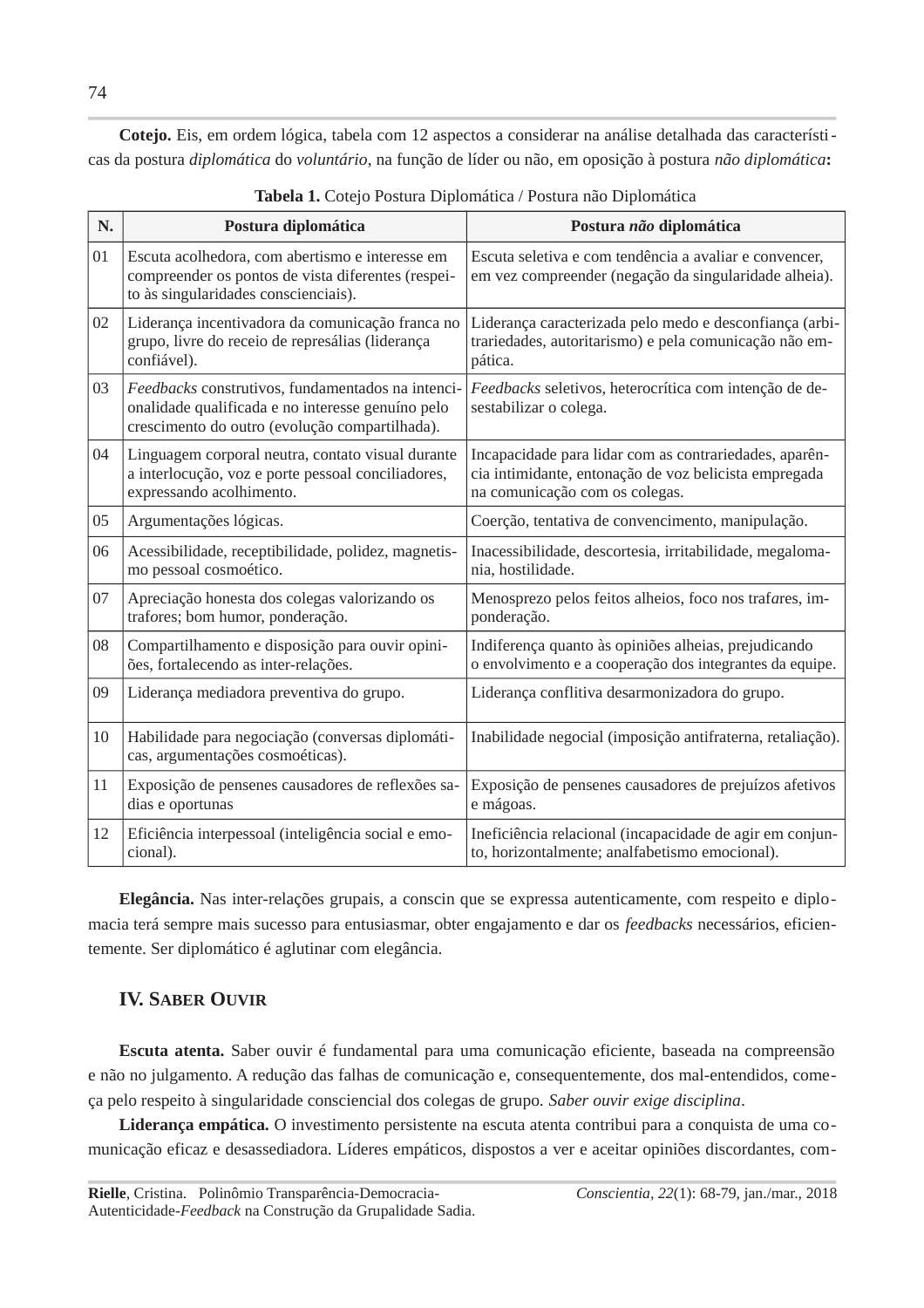preendem a importância de se criar no grupo a *cultura do saber ouvir*. "O líder, sem *ouvidos* para escutar, não tem cabeça para governar" (Vieira, 2014, p. 976, grifo do autor).

Habilidade. A empatia favorece a autodisponibilidade auditiva. Goleman (2007, p. 300) sintetiza bem a importância dessa habilidade compreensiva para a convivência respeitosa:

> A capacidade de pôr de lado nosso foco e impulsos autocêntricos tem vantagens sociais: abre o caminho para a empatia, para ouvir de fato, para adotar a perspectiva de outra pessoa. [...]. Ver as coisas da perspectiva dos outros quebra estereótipos tendenciosos e, assim, gera a tolerância e a aceitação das diferenças. Essas aptidões são cada vez mais exigidas numa sociedade cada vez mais pluralística, permitindo que as pessoas convivam em respeito mútuo  $[\dots]$ .

Intercooperação. A intercooperação prepondera em ambientes nos quais as pessoas se sentem valorizadas e livres para expressar suas diferenças, sem se sentirem intimidadas ou julgadas.

Desmotivação. Contudo, se as opiniões dos integrantes do grupo não são sinceramente ouvidas, eles ficarão desmotivados para manifestá-las e o indiferentismo pode se tornar uma atitude comum.

**Obstáculos.** Eis, por exemplo, em ordem alfabética, 6 fatores que dificultam a escuta empática e acolhedora:

#### 1. Apriorismose.

- 2. Desinteresse pelo outro.
- 3. Fechadismo para o ponto de vista do colega.
- 4. Impaciência.
- 5. Incompreensão.
- 6. Mania de ouvir sem escutar.

Filtros. No esforço de conquistarmos a cultura do saber ouvir, precisamos nos autoconscientizar, ainda, de que as emoções também atuam como filtros auditivos: quando, por exemplo, a fala do interlocutor contraria nossas opiniões, desligamo-nos daquilo que não queremos ouvir e, muitas vezes, ficamos focados numa refutação.

Rompimento. Além disso, a inabilidade para lidar bem com os sentimentos incômodos nas inter-relações, reprimindo-os ao invés de expressá-los, é entrave que contamina a comunicação, camufla os verdadeiros problemas e, não raro, distancia ou rompe o contato entre colegas de grupo.

Acolhimento. O acolhimento auditivo, sincero e indicador de interesse pelo outro, é um dos primeiros passos para a derrubada de muros e a construção de pontes na comunicação intragrupal.

Diplomacia. Ao compreender a importância da escuta atenta, empática e diplomática para a convivialidade sadia e a assertividade interassistencial, a autora iniciou ações nos diferentes grupos de convivência, nos últimos três meses, com o objetivo de conquistar a autodisponibilidade auditiva, a exemplo destes 6 procedimentos, aqui dispostos em ordem funcional, para análise do(a)s leitore(a)s:

1. Antidispersividade. Concentração disciplinada na mensagem.

2. Significados. Atenção à sinalética, durante a fala, e à comunicação não verbal do interlocutor (expressões faciais, gestos, tons de voz).

3. Empatia. Audição procurando perceber como o outro se sente e evitando avaliações (abertismo para o ponto de vista alheio).

4. Estímulo. Contato visual fraterno, estimulando o interlocutor a falar, inclusive sobre os sentimentos incômodos.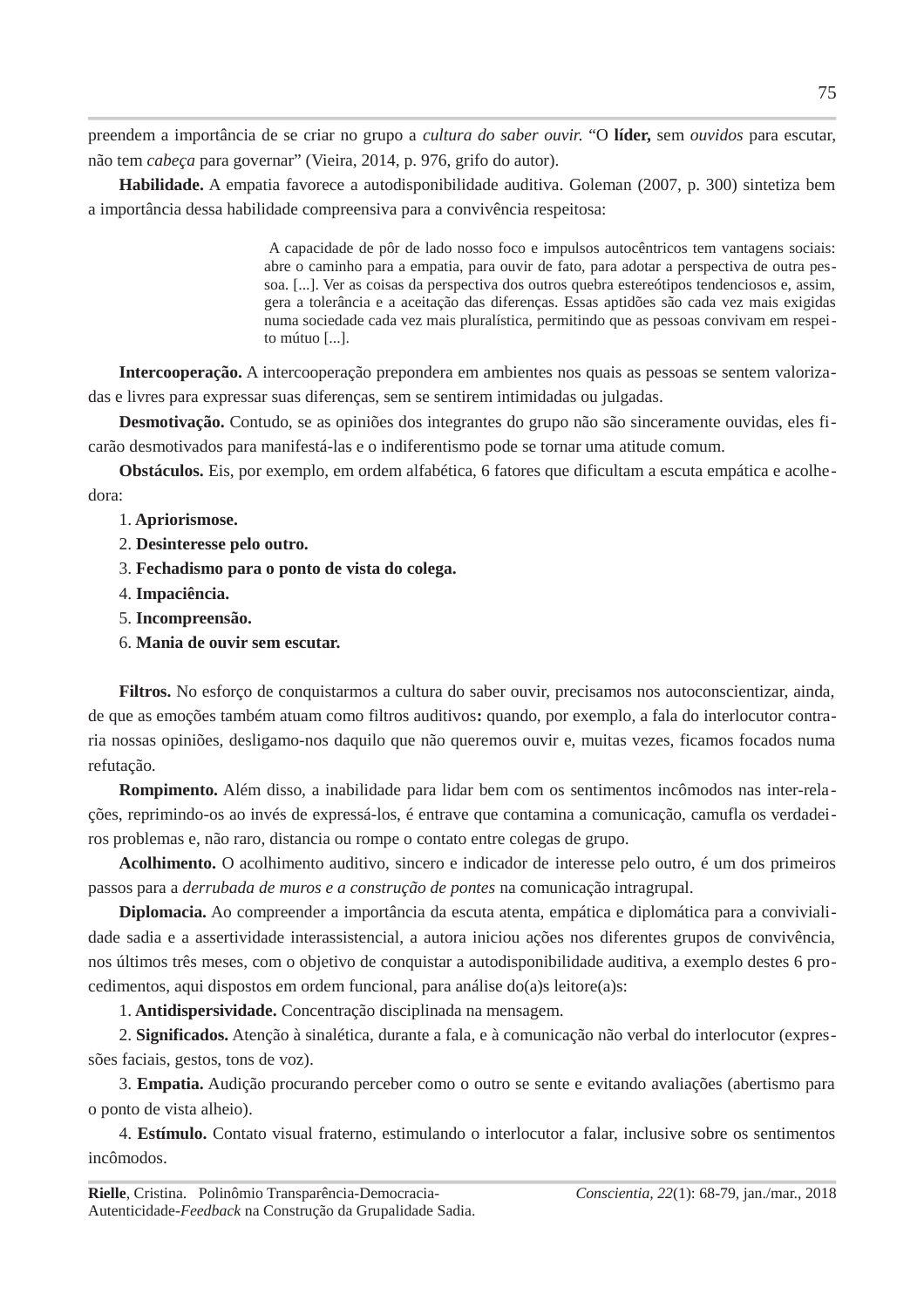5. Interassistência. Mudança do rumo da conversa, quando necessário, priorizando a interassistencialidade, o esclarecimento e a Cosmoética, a partir da leitura dos pensenes.

6. Polidez. Gentileza e educação, mas assertividade, no caso de precisar exercer o binômio admiraçãodiscordância.

**Bloqueio.** Segundo Stone; Patton & Heen (2004, p. 103):

As duas tarefas mais difíceis (e mais importantes) dos diálogos difíceis são: expressar sentimentos e escutar. [...] Quando as pessoas têm dificuldade em escutar, geralmente não é porque não sabem como escutar bem. Paradoxalmente, é porque elas não sabem como se expressar bem. Os sentimentos não expressos podem bloquear a habilidade de escutar. [...] Porque escutar bem requer uma curiosidade aberta e honesta sobre a outra pessoa e o desejo e a habilidade de manter a atenção nela. As emoções sufocadas trazem o foco para nós mesmos.

**Dinâmicas grupais.** Um bom caminho para a conquista de um ambiente de respeito mútuo, de compartilhamento maduro de sentimentos (trazê-los à tona) e de autodisponibilidade auditiva é a criação de dinâmicas grupais incentivadoras da expressão de opiniões que objetivam o aprimoramento das decisões coletivas e a convivialidade autêntica e sinérgica.

Investimento. Toda equipe ganha ao investir na transparência, na diplomacia, na valorização equitativa dos integrantes, na comunicação interpessoal inequívoca, nos feedbacks cosmoéticos e na democracia. Construamos equipes homeostáticas.

## V. GRUPALIDADE E LIDERANCA

Legitimidade. Título ou posição não legitimam, automaticamente, a liderança, nem trazem respeito genuíno de maneira espontânea. Respeito e confiança são condições conquistadas pelo exemplarismo teático. A ideia de que basta a promoção a um cargo de líder para que a liderança se estabeleca é equivocada.

Admiração. A conquista do respeito e da confiança dos colaboradores depende muito da verbação, coerência, transparência e Cosmoética das lideranças, além da competência em *gerenciar relacionamentos*.

Autopesquisa. O líder que se autoconhece não receia o autoenfrentamento e sabe quais são os trafores capazes de tornar a liderança harmônica e sinérgica, apesar dos desafios grupais e da coexistência das auto e heterofissuras conscienciais.

Arbitrariedades. O ato de liderar não significa ausência de problemas, tampouco deve ser visto como uma licença para abusos de poder.

Maxiproéxis. Todos os desafios são oportunidades de autopesquisa e autorreciclagens. O desafio da lideranca, portanto, não deve ser motivado pela ambição de poder e prestígio, em detrimento da ambição de evoluir, de participar da construção de uma convivialidade sadia em prol da maxiproéxis e do princípio cosmoético de agir na perspectiva de acontecer o melhor para todos.

Conciliação. Para Vieira (2014, p. 978, grifo do autor): "Liderar é saber conciliar interassistencialmente as consciências poliédricas, multifacetadas e polivalentes, nas estruturas das equipins e equipexes".

Reflexões. Pelo exposto, e visando estimular as reflexões dos leitores interessados no tema "Grupalidade Sadia", a autora propõe definições para líder autoconsciente e liderança cosmoética, a partir do paradigma consciencial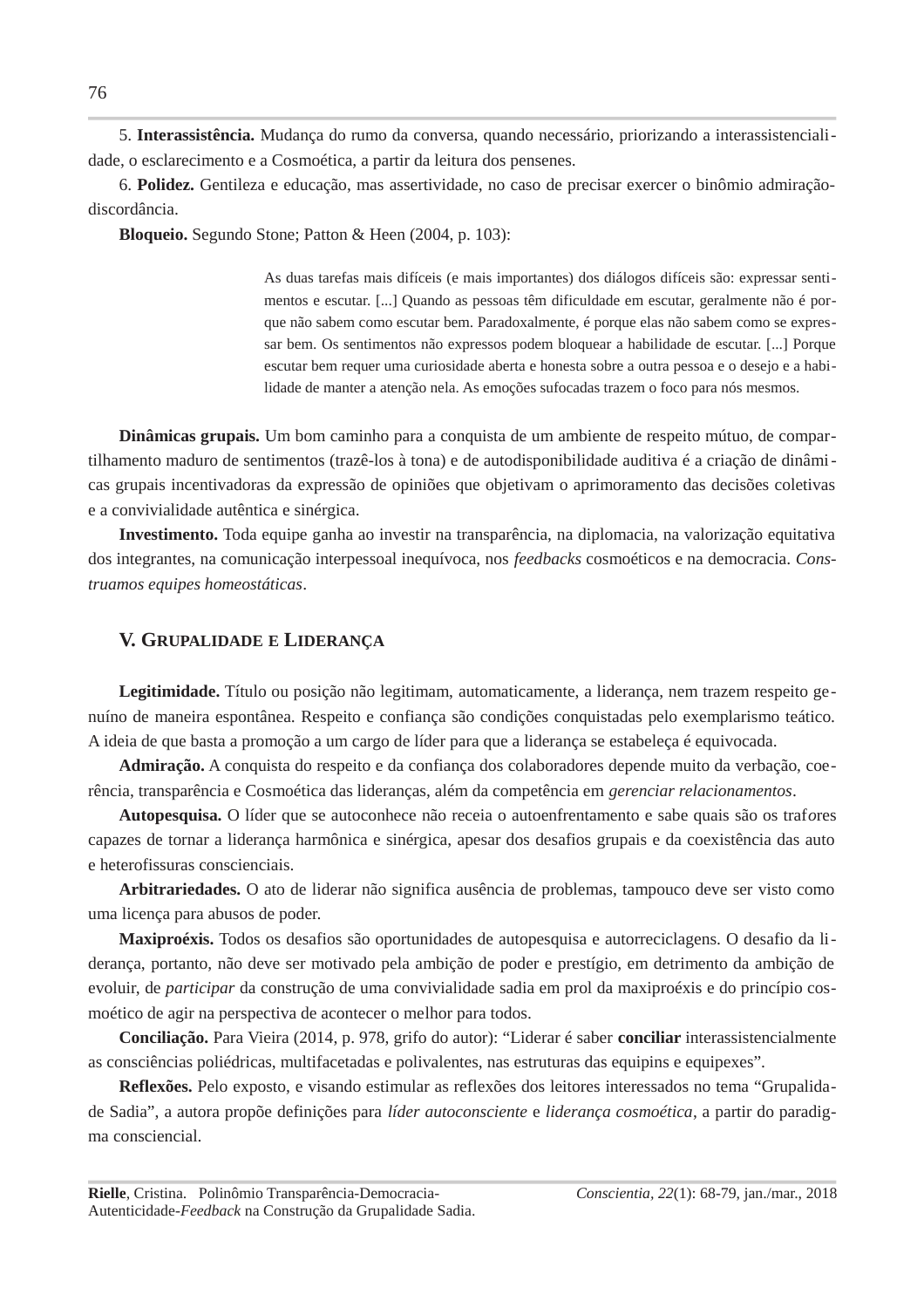**Definição.** O líder autoconsciente é a conscin aglutinadora empática, homem ou mulher, alicerçada pelos princípios da Cosmoeticologia e pelos paradeveres intermissivos, que reúne diferentes inteligências e temperamentos nas tarefas adequadas, em agrupamentos entrosados, criando líderes autônomos, comprometidos, e fomentando, pelo exemplarismo teático, a grupalidade transparente, sadia e democrática.

Sinonímia: 1. Aglutinador cosmoético de talentos. 2. Condutor equânime de consciências. 3. Impulsionador traforista de consciências. 4. Líder empático. 5. Líder instigador de talentos. 6. Líder formador de líder.

Antonímia: 1. Assediador intrafísico grupal. 2. Condutor conflituoso de consciências. 3. Condutor manipulador de consciências. 4. Líder desperdiçador de talentos. 5. Líder formador de submissos.

Definição. A liderança cosmoética é um processo contínuo, dinâmico e complexo de influência mútua positiva, no qual líderes autoconscientes, inclusivos e diplomáticos, engajam colaboradores-líderes nos trabalhos tarísticos interassistenciais, horizontalizados e participativos, objetivando capacitação coletiva e a harmonização das singularidades conscienciais para a consecução sinérgica e eficiente da proéxis grupal.

Sinonímia. 1. Ascendência evolutiva harmonizadora. 2. Comando evolutivo aglutinador. 3. Condução proveitosa de talentos. 4. Coordenação aprimoradora de equipes. 5. Liderança dinamizadora de trafores. 6. Liderança solucionadora de conflitos. 7. Mobilização sinérgica de consciências.

Antonímia. 1. Ascendência desarmonizadora. 2. Condução desperdicadora de talentos. 3. Coordenação desafinadora de equipes. 4. Liderança geradora de conflitos. 5. Liderança subestimadora de trafores. 6. Mobilização assinérgica de consciências.

Ação. De acordo com Cunha & Zolet (2014, p. 152):

Autoposicionamento. No contexto da liderança, o que importa, de fato, não é o papel intrafísico, mas sim, o parapapel ou a identidade interassistencial extrafísica assumida. Não devemos esperar a chancela externa pautada em cargos e funcões para nos tornarmos líderes e fazer o que viemos fazer. No cenário multidimensional, a liderança independe de nomeações, títulos ou da posição intrafísica ocupada pela conscin. Ela tem maior relação com posicionamento íntimo, intencionalidade sadia voltada para o que precisa ser feito e coragem intraconsciencial. Assumir a condição de líder depende de decisão íntima da própria consciência em ser líder de si mesma e contribuir, positivamente, através de suas ações, com maior número de consciências. [Grifos da autora].

Posicionamento. Desse modo, a conscin lúcida precisa se posicionar, assumindo a singularidade consciencial em prol dos interesses coletivos cosmoéticos e da convivialidade qualificada.

Interdependência evolutiva. A consciência focada nas prioridades evolutivas, ciente da importância da interassistencialidade para a evolução consciencial de todos, não receia a desaprovação, caso confronte cosmoeticamente o modelo de liderança prejudicial ao desassédio grupal.

Autoliderança. A construção da convivialidade madura demanda a vivência diária do polinômio transparência-democracia-autenticidade-feedback e precisa da atuação qualificada de conscins autolíderes, aglutinadoras e autônomas, capazes de dar os primeiros passos rumo a essa condição, independentemente do cargo ou função que ocupam.

Transformação. Cabe, portanto, perguntar: você, leitor ou leitora, já avaliou o nível de autocapacidade transformadora das manipulações e interesses egocêntricos de poder que prejudicam a formação da grupalidade cosmoética? Com qual frequência manifesta-se de modo aglutinador?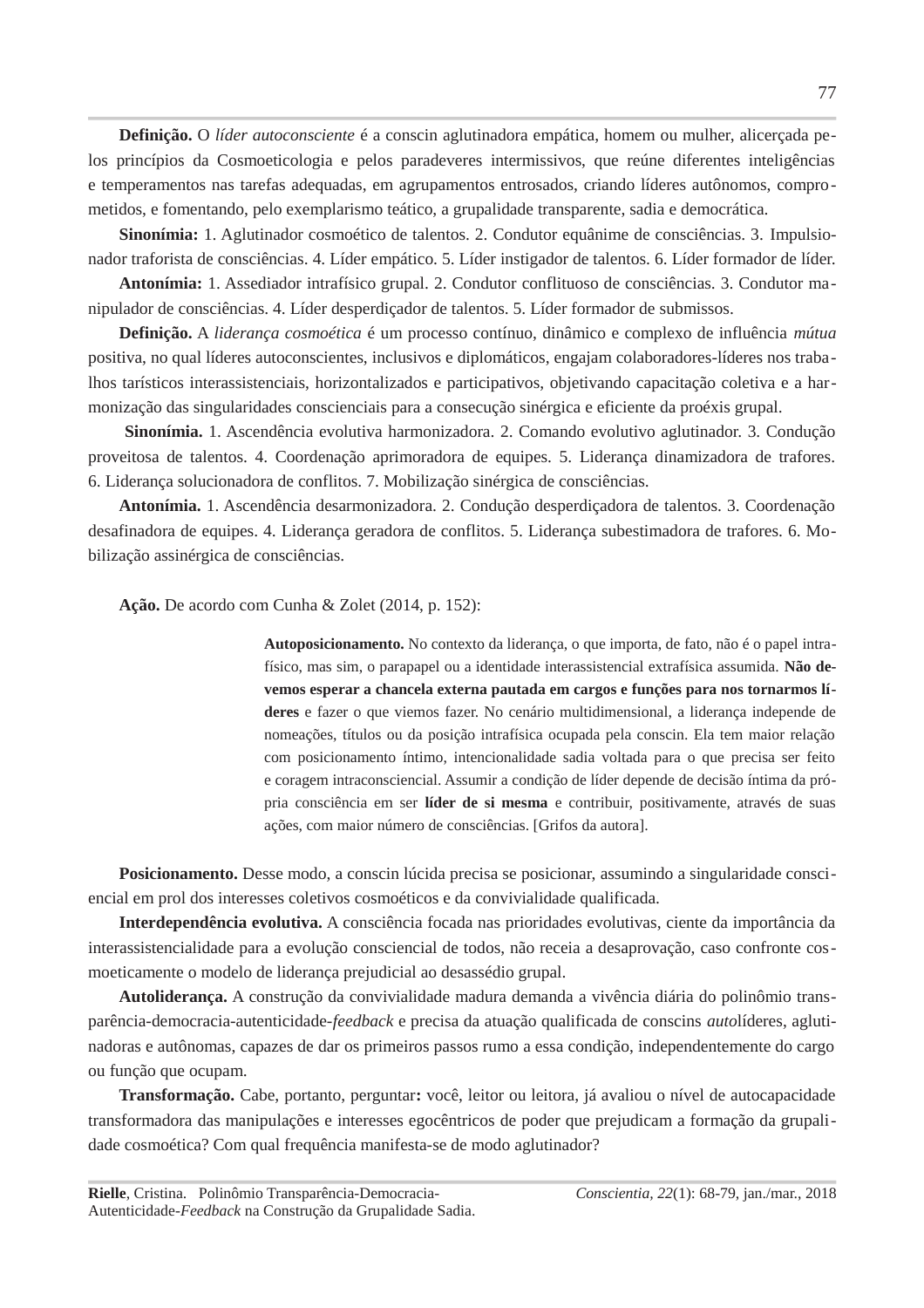#### **CONSIDERAÇÕES FINAIS**

Compromissos. Importa aos intermissivistas considerarem a lealdade aos compromissos assumidos no Curso Intermissivo (CI), desaprendendo posturas seculares equivocadas e formadoras de interprisões grupocármicas.

Transparência. O respeito consciencial às diferenças desenvolvimentais e a comunicação evolutiva são o primeiro passo para a construção de uma convivialidade sadia. A liderança pelo controle e manipulação, ambicionando tão somente poder temporal não cumpre o papel transformador, próprio dos líderes cosmoéticos que formam outros líderes.

Automimeses. A liderança homeostática começa com o rompimento das parainfluências de padrões desaglutinadores e das automimeses dispensáveis, multiexistenciais, mantenedoras de comportamentos arcaicos e prejudiciais à formação de uma grupalidade avançada.

Conscin-farol. Os faróis norteiam. Na vivência diária e altruísta da tarefa do esclarecimento, conscinsfarol são aquelas que espargem conhecimento, autenticidade cosmoética, respeito às diferenças evolutivas, diplomacia e energias harmônicas, pacificadoras, em grupo.

Pré-Intermissiologia. Tal condição é conquistada e, portanto, não se torna realidade sem trabalho persistente, reciclador e contínuo. A partir da Lei da Interdependência, podemos inferir a lógica da evolução compartilhada. É preciso, consequentemente, contribuir para o progresso alheio, a comecar pela participação ativa na construção da grupalidade sadia, preparando-nos para a conquista da liderança interassistencial abnegada e eficiente na Baratrosfera, na próxima intermissão. Juntos, iremos mais longe.

#### **BIBLIOGRAFIA ESPECÍFICA**

1. Arakaki, Cristina; Paradireito e Gestão Participativa Conscienciocêntrica; Artigo; I Fórum do Estado Mundial; Foz do Iguaçu, PR; 17-19.02.06; Conscientia; Revista; Trimestral; Edição Especial; Vol. 10; N. 4; Seção: Temas da Conscienciologia; 1 E-mail; 10 enus.; 1 nota; 12 refs.; Associação Internacional do Centro de Altos Estudos da Conscienciologia (CEAEC); Outubro-Dezembro; 2006; Foz do Iguaçu, PR; páginas 352 a 360.

2. Cunha, Fábio de Oliveira Marques; & Zolet, Simone; Singularidade Consciencial: o Lado Extraordinário do Líder; Artigo; Conscientia; Revista; Trimestral; Vol. 18; N. 2; Centro de Altos Estudos da Conscienciologia (CEAEC); Abr/Jun; 2014; páginas 143 a 154.

3. Goleman, Daniel; Inteligência Emocional: A Teoria Revolucionária que redefine o que é Ser Inteligente (Emotional Intelligence); revisores Fátima Fadel; et al.; trad. Marcos Santarrita; 384 p.; 5 partes; 16 caps.; 50 enus.; 1 ilus.; 415 notas; 6 apênds.; alf.; 23 x 16 cm; br.; 10<sup>a</sup> Ed.; Objetiva; Rio de Janeiro, RJ; 2007; página 300.

4. Rielle, Cristina; Autodecisão Aglutinadora; verbete; in: Vieira, Waldo; Org.; Enciclopédia da Conscienciologia; verbete N. 4.103 apresentado no Tertuliarium / CEAEC; Foz do Iguaçu, PR; 29.04.17; disponível em: <http://www.tertuliaconscienciologia.org>; acesso em: 23.09.16; 13h00; acesso em: 29.04.17.

5. Stone, Douglas; Patton, Bruce; & Heen, Sheila; Conversas Difíceis; (Difficult Conversations); trad. Miriam Crohmal; 232 p.; 4ª Ed.; Elsevier; Rio de Janeiro, 2004; página 103.

6. Vieira, Waldo; Léxico de Ortopensatas; revisores Equipe de Revisores do Holociclo; 2 Vols.; 1.800 p.; 1 blog; 652 conceitos analógicos; 22 E-mails; 19 enus.; 1 esquema da evolução consciencial; 17 fotos; glos. 6.476 termos; 1.811 megapensenes trivocabulares; 1 microbiografia; 20.800 ortopensatas; 2 tabs.; 120 técnicas lexicográficas; 19 websites; 28,5 x 22 x 10 cm; enc.; Associação Internacional Editares; Foz do Iguacu, PR; 2014; páginas 976 e 978.

#### **BIBLIOGRAFIA COMPLEMENTAR**

1. Carnegie, Dale; Como Fazer Amigos e Influenciar Pessoas (How to Win Friends and Influence People); trad. Fernando Tude de Souza; 264 p.; 52<sup>ª</sup> Ed.; Companhia Editora Nacional; São Paulo, SP; 2012; páginas 59, 61 a 65, 70 a 71, 223, 225 e 228.